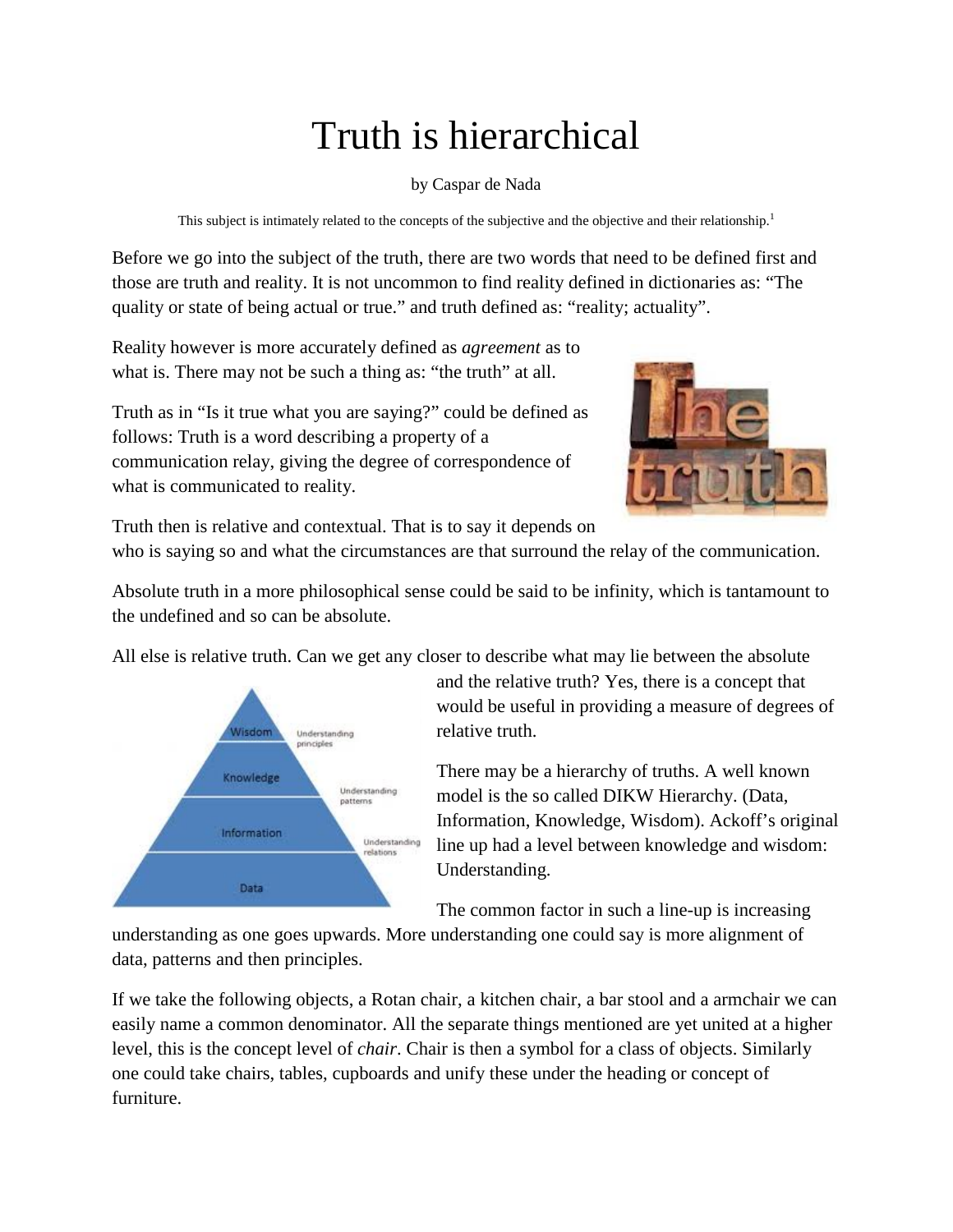Using the same analogy for truth, we can see that greater understanding would provide a higher level of truth. So how can we measure the degrees of relative truth?

## By using the following definition: *truth is the degree of unification of data and knowledge provided*.

When finding out the actual truth out about something, you get those data that make you think 'aha'. The truth has a higher explanatory power. Let's say one is puzzled and irritated by a red bump on the skin which is followed the next day by a few more such bumps. Once it is found out that a few tiny insects were at work, the whole thing starts to clear up and even more so when one finds the hole in the wall through which they entered. The higher truth is actually the realization that we humans are not alone on this planet.

Reading the words of a sentence one puts together the meanings of the individual words – which often have more than one meaning – and it is not until one got each word correctly in the context that actual conceptual understanding will emerge. The complete concept of the sentence is the higher level truth.

If more understanding goes along with more truth and we more understanding in terms of more integration of data or a simplification of formerly unrelated data to form a significant new whole that encompasses all the data harmonically – Harmonically in the sense that they fit together.



The truth value of a datum or set of data can then be given as the relative height in the pyramid of truth, the highest level being absolute unity and full understanding, the lowest being disharmonic, unrelated, mysteriously disconnected data. (For example modern education teaching unrelated facts)

On the lowest level – not shown in the triangle - we find a complete reversal of truth leading to extreme disharmony. Such as exemplified in the poster of the 'ministry of truth' to the right. (George Orwell's 1984)



There are many other collections of data, on the bottom level, lacking integration or harmony, consisting of unrelated or mysteriously disconnected data.

An example is modern physics, as taught to university students, where endless particles are being studied leading to more and more mathematical complexity instead of more understanding, where gravity does not make much sense as a one-way (unipolar) vector where most of the other phenomena are bipolar and many other problems and confusions exist.<sup>24</sup>